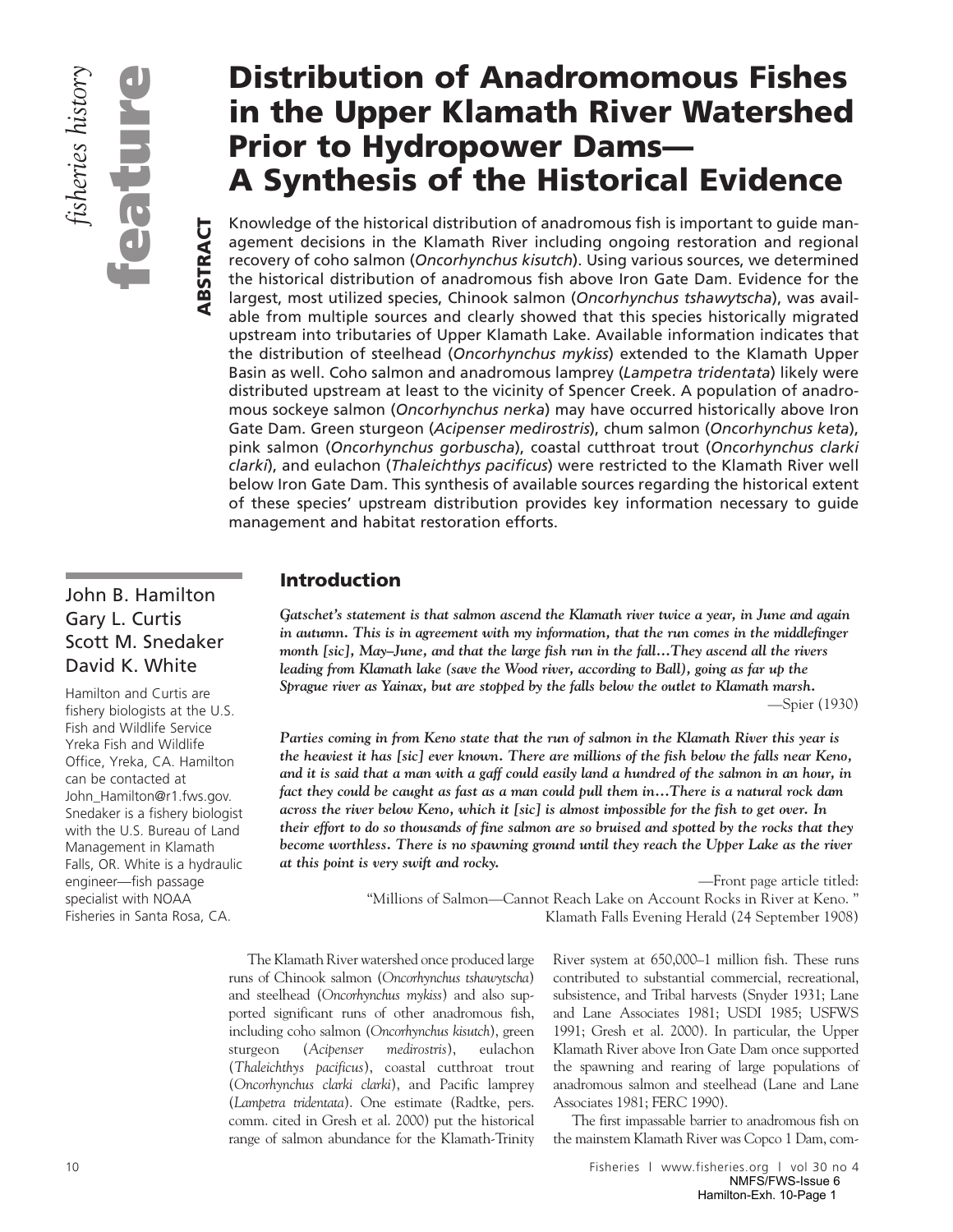pleted in 1918 (followed by Copco 2 Dam in 1925 and Iron Gate Dam in 1962; Figure 1). Prior to dam construction, anadromous fish runs accessed spawning, incubation, and rearing habitat in about 970 km (600 miles) of river and stream channel above the site of Iron Gate Dam. This dam, at river kilometer 307 (river mile 190; Photo 1), is the current limit of upstream passage. The Long Range Plan for the Klamath River Basin Conservation Area Fishery Restoration Program (USFWS 1991) identified the lack of passage beyond Iron Gate Dam as a significant impact to the Klamath River anadromous fishery. At present, significant unutilized anadromous fish habitat exists upstream of Iron Gate Dam (Fortune et al. 1966; Chapman 1981; NRC 2003; Huntington 2004). The Klamath Hydroelectric Project operating license expires in 2006 and the relicensing process is currently under way.

#### **Need for Information on the Upstream Extent of Anadromous Fish Distribution**

Knowledge of the presence and the historical extent of the upstream distribution for anadromous species on the Klamath River is important for restoration planning and future management decision-making. Public Law 99-552, the Klamath River Basin Fishery Resources Restoration Act (Klamath Act), was adopted by Congress on 27 October 1986, for the purpose of authorizing a 20-year federal-state cooperative Klamath River Basin Conservation Area Restoration Program for the rebuilding of the river's fishery resources to optimal levels. Among other charges, the Klamath Act directs the Secretary of Interior to improve and restore Klamath River habitats and promote access to blocked habitats, to rehabilitate problem watersheds, to reduce negative impacts on fish and fish habitats, and to improve upstream and downstream migration by removing obstacles and providing facilities for avoiding obstacles.

In addition to the Klamath Act, the Department of the Interior and the Department of Commerce are authorized to protect and restore anadromous fish and their habitats under several authorities including the Federal Power Act (through the requirement of mandatory fishway prescription under Section 18 of the act). Other authorities include the Endangered Species Act; federal Tribal Trust responsibilities; Pacific Coast Salmon Plan; Magnuson-Stevens Fishery Conservation and Management Act (which incorporates delineation of "essential fish habitat"); Sikes Act, Title II; the Fish and Wildlife Coordination Act; the Wild and Scenic Rivers Act; the National Historic Preservation Act; Federal Lands Protection and Management Act; Northwest Forest Plan; and various policies and initiatives of the U.S. Bureau of Land Management, U.S. Forest Service, the National Park Service, NOAA Fisheries and the U.S. Fish and Wildlife Service (USFWS). The states of Oregon and

April 2005 | www.fisheries.org | Fisheries 11

California also have significant regulatory authorities and responsibilities related to hydropower relicensing and the recovery of listed species.

These authorities provide a basis for restoration of native anadromous fish to their historical habitats. However, there have been persistent questions regarding whether anadromous fish occurred historically above Iron Gate Dam. Thus, prior to implementing anadromous fish restoration and the design of potential fishways that would be species specific, it is important to evaluate the evidence regarding which native anadromous species were present historically above Iron Gate Dam and determine the extent of their upstream distribution.

#### **Methods**

We summarize existing information regarding both the recorded historical (tens to thousands of years) presence and, more specifically, the upstream extent of the distribution of native anadromous fish in the Klamath River, based upon photos, historical docu-

ments, logical reasoning, and other available information. A distinction was made between presence and the extent of upstream distribution because, for some species, there was clear evidence for presence in general terms, but only vague information on their farthest upstream distribution. When reliable information on the extent of upstream distribution

was available, it was important to include this level of certainty for consideration during relicensing and anadromous fish restoration. The presence of species above one dam, but not another, has implications for relicensing.

In this article, references to the Klamath Upper Basin include the Klamath River watershed upstream from and including the section of the Klamath River known as Link River. (Link River Dam, as shown in Figure 1, is on this short reach of the mainstem Klamath River immediately below Upper Klamath Lake).

#### *Photos*

We reviewed historical photo collections of the Klamath County Museum and Klamath Historical Society for documentation of anadromous fish above Iron Gate Dam. We assumed that captions on photos correctly identified the taxa, locations, and dates. The photos used here were taken in the vicinity of Klamath Falls and adjacent Link River.

**Photo 1.** Iron Gate Dam has no fish passage facilities.

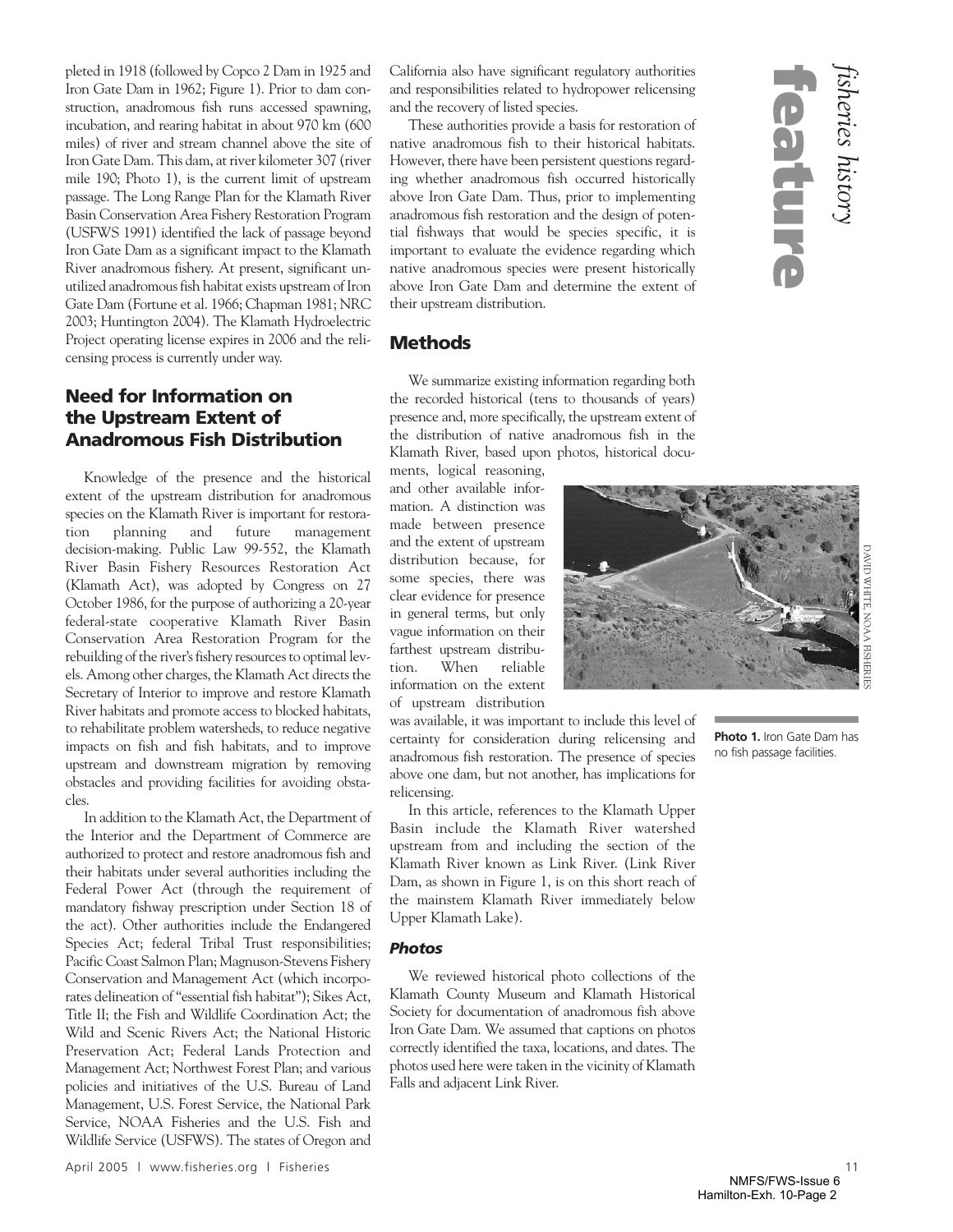# *fisheries history* **feature** fisheries history

#### *Documents and Reports*

We reviewed published and unpublished fisheries, archeological, and ethnographic reports on the distribution and presence of anadromous fish in the Klamath River watershed. For a given reference we generally cited only the farthest upstream occurrence of a species in the Klamath River and/or its tributaries. When documents identified fish as only salmon, we assumed they were Chinook salmon. While ethnographic (Gatschet 1890; Spier 1930; Kroeber and Barrett 1960) and archaeological (Cressman et al. 1956) sources are cited, other reports from these disciplines may well contain additional documentation not specifically referenced in this paper. Fortune et al. (1966) referenced numerous articles from Klamath Falls newspapers regarding historical accounts of salmon above the current location of Iron Gate Dam. Of these, we have included only one (Klamath Falls Evening Herald 1908).

#### *Personal Communications*

We did not reference personal communications that included questionable identifications of species unless the communication included other supporting facts that would corroborate the identification of that species. For example, we discounted the identification of chum salmon (*Oncorhynchus keta*), coho salmon, and steelhead trout in the vicinity of Agency Lake and the Wood River, but included the reference to Chinook salmon because other information communicated on the size of these fish supported that identification.

Personal communications cited in Lane and Lane Associates (1981) regarding the presence of salmon in the Williamson and Sprague rivers were very numerous and we recommend that interested parties refer to this citation. We did not reference these personal communications individually here. When personal communications cited therein provided key information on presence or farthest upstream distribution of a species not cited elsewhere, we referenced Lane and Lane Associates (1981).

Figure 1. Extent of upstream distribution for anadromous fish in the Klamath River and tributaries based upon references in Table 1 (locations for citations are approximate).

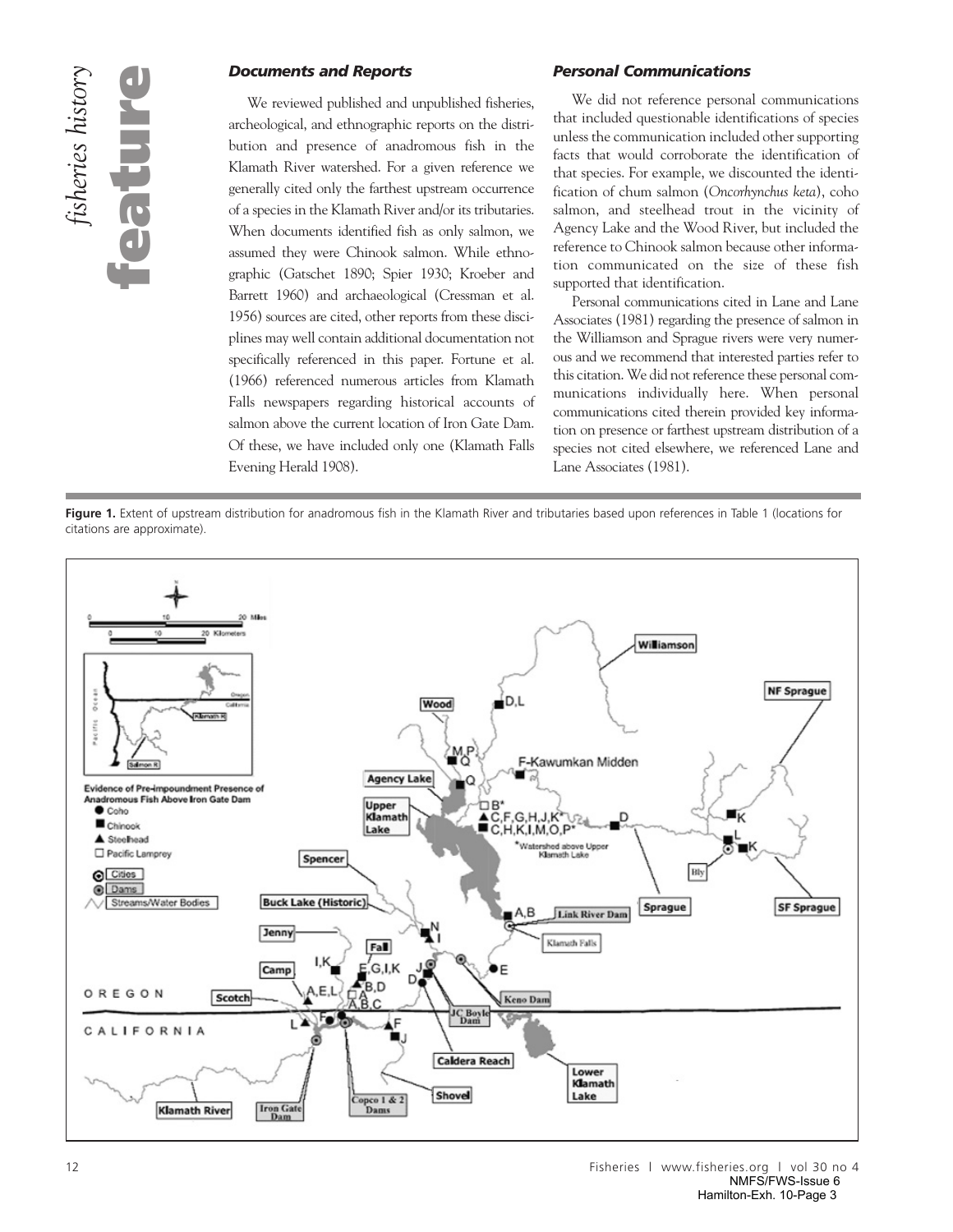#### *Logical Reasoning*

For Pacific lamprey and coho salmon we combined existing evidence with logical reasoning for a determination of the extent of upstream distribution of these species in the Klamath River watershed. This reasoning was partly based on the occurrence of the same species east of the Cascade Range in the Columbia River Basin. While we believe this reasoning is valid, we acknowledge that it does not have the same level of certainty as photographs, documents, reports, or personal communications for a specific determination of the limit of upstream distribution.

#### **Results and Discussion**

Table 1 summarizes sources of evidence for the historical distribution of Chinook salmon, steelhead, coho salmon, and Pacific lamprey above Iron Gate Dam on the Klamath River. Figure 1 is the corresponding map showing the locations cited for each species.

Evidence for the largest, most utilized species, Chinook salmon, was available from the greatest variety of sources and provided the highest level of certainty. Less information was available for the other three species. Nevertheless, there was substantial information and reasoning to determine that steelhead historically migrated to the Klamath Upper Basin and that the distribution of coho salmon and

Pacific lamprey extended above Iron Gate Dam. More detailed information on our evaluation of sources and the presence and farthest upstream distribution is discussed below.

#### *Chinook Salmon*

**Presence**—Information cited here that provides evidence for the presence of Chinook salmon above the current site of Iron Gate Dam includes 2 historical photographs, 14 documents or reports, and 1 personal communication. Numerous other personal communications, testimony, and newspaper articles documenting the presence of Chinook salmon are referenced in Fortune et al. (1966) and Lane and Lane Associates (1981). We found one report that stated there was not enough information to conclude that Chinook salmon accessed tributaries of Upper Klamath Lake.

Chinook salmon spawned in Jenny Creek (Coots 1962; Fortune et al. 1966) and Fall Creek (Wales and Coots 1954; Coots 1957; Coots 1962; Fortune et al. 1966) prior to the construction of Iron Gate Dam. An interview with long-term resident of the area, W. G. Hoover, provided information on large concentrations of fall-run king salmon in Shovel Creek and on spawning that might have occurred near Shovel Creek in the mainstem Klamath River (Coots 1965). Hoover also noted that the river near the "Frame Ranch" was a favorite salmon spearing site and a potential spawning area (Coots 1965). Hoover was undoubtedly referring

| Source                                                                | <b>Species</b>                                                                                                                                                                                                                                                                                                                                                       |                                                                                                                                                                                                                                                                                              |                                                                                               |                                                    |
|-----------------------------------------------------------------------|----------------------------------------------------------------------------------------------------------------------------------------------------------------------------------------------------------------------------------------------------------------------------------------------------------------------------------------------------------------------|----------------------------------------------------------------------------------------------------------------------------------------------------------------------------------------------------------------------------------------------------------------------------------------------|-----------------------------------------------------------------------------------------------|----------------------------------------------------|
|                                                                       | Chinook ()                                                                                                                                                                                                                                                                                                                                                           | Steelhead $(\triangle)$                                                                                                                                                                                                                                                                      | $Coho$ ( $\bullet$ )                                                                          | Pacific Lamprey $(\Box)$                           |
| <b>Photos of historical</b><br>presence above Iron<br><b>Gate Dam</b> | (A) Klamath County Historical<br>Society Photo, Photo 2 (1860)<br>(B) Klamath County Historical<br>Society, Photo 3 (1891)                                                                                                                                                                                                                                           |                                                                                                                                                                                                                                                                                              |                                                                                               |                                                    |
| Documents/reports/<br>other evidence                                  | (C) Gatschet (1890)<br>(D) Spier (1930)<br>(E) Wales and Coots (1954)<br>(F) Cressman (1956)<br>(G) Coots (1957)<br>(H) Kroeber and Barrett (1960)<br>(I) Coots (1962)<br>(J) Coots (1965)<br>(K) Fortune et al. (1966)<br>(L) Lane and Lane Associates (1981)<br>(M) Nehlsen et al. (1991)<br>(N) BLM et al. (1995)<br>(O) Thurow et al. (1997)<br>(P) Moyle (2002) | (A) Wright (1954)<br>(B) Coots (1957)<br>(C) Kroeber and Barrett (1960)<br>(D) Coots (1962)<br>(E) King et al. (1977)<br>(F) Fortune et al. (1966)<br>(G) Lane and Lane Associates (1981)<br>(H) Nehlsen et al. (1991)<br>BLM et al. (1995)<br>$J)$ Thurow et al. (1997)<br>(K) Moyle (2002) | (A) Coots (1957)<br>(B) Coots (1962)<br>(C) CDWR (1964)<br>(D) NMFS (1997)<br>(E) IMST (2003) | (A) Coots (1957)<br>(B) Kroeber and Barrett (1960) |
| Personal<br>communications                                            | (Q) Scarber (2004)                                                                                                                                                                                                                                                                                                                                                   | (L) Maria (2003)                                                                                                                                                                                                                                                                             | (F) Bulfinch (2002)                                                                           |                                                    |
| Logical reasoning                                                     |                                                                                                                                                                                                                                                                                                                                                                      |                                                                                                                                                                                                                                                                                              | X                                                                                             | $\times$                                           |

**Table 1.** Documentation for pre-impoundment presence and extent of upstream distribution for anadromous fish in the Klamath River above Iron Gate Dam.

Italics = published literature. Reference identification letters correspond to symbols (■, ▲, ●, and ❑) showing approximate locations cited for each species (Figure 1).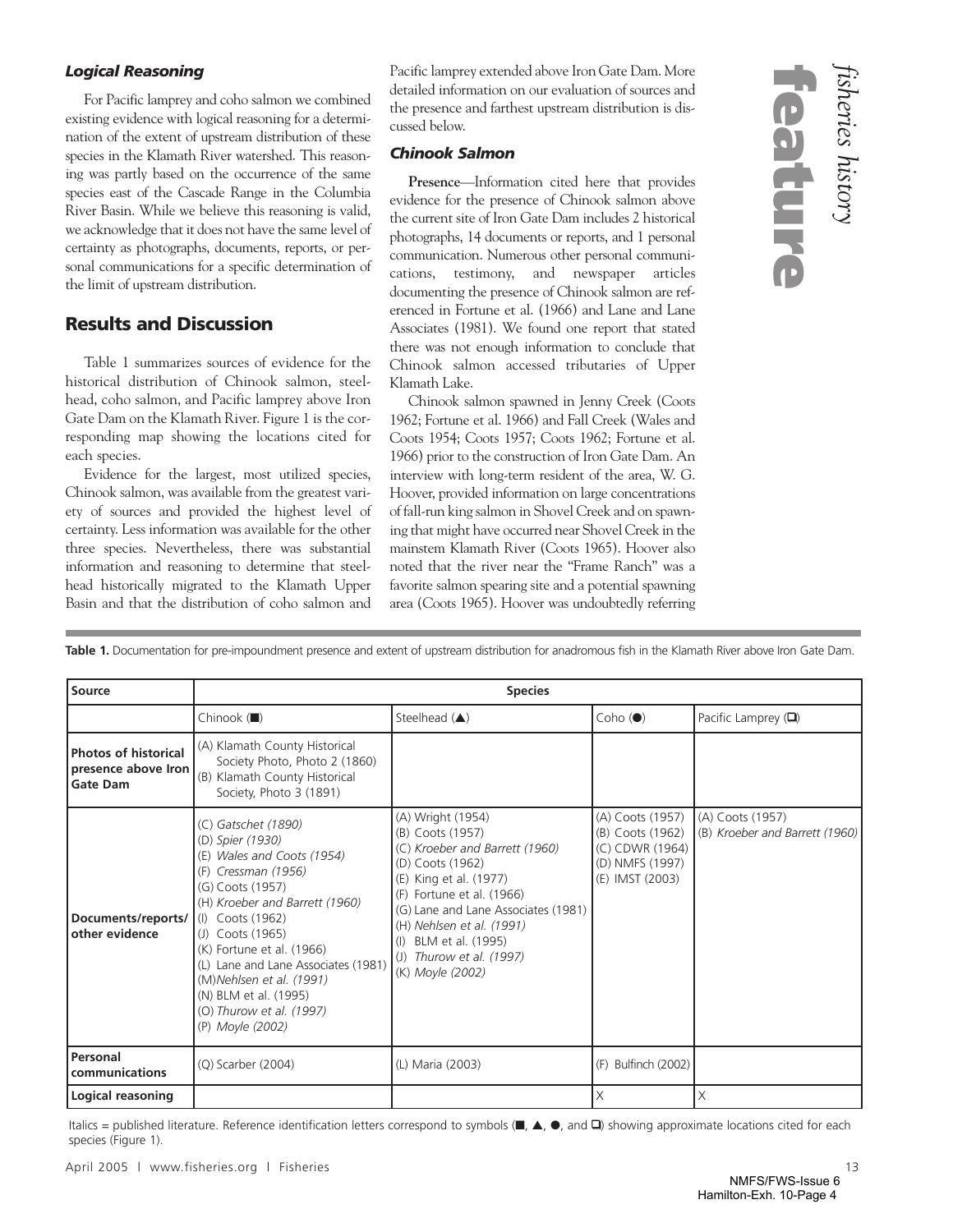# *fisheries history* **feature Feature** fisheries histor

to the "Frain Ranch" reach of the Klamath River, which is immediately upstream of the Caldera reach (Figure 1). BLM et al. (1995) referred to accounts of fall-run salmon in Spencer Creek and contained a photo taken prior to 1917 showing a Chinook salmon caught at the confluence of Spencer Creek and the Klamath River.

Two historical photographs document the presence of Chinook salmon at Link River. The Klamath County Historical Society provided these photos, dated 1860 and 1891, showing fishermen with their catch of salmon at Link River (Photos 2 and 3; Photo 2 is dated 1860 but may have been taken later in the nineteenth century; Judith Hassen, Klamath County Museum, pers. comm.). Fortune et al. (1966) reported that C. E. Bond, professor of fisheries at Oregon State University, examined a historical photo of salmonids from the Klamath Upper Basin and positively identified at least one fish as a Chinook salmon. We believe this photo may have been Photo 3 because it was available to the author and is the best known photo from the Klamath Upper Basin with a "salmon fishing" caption. The other three fish shown in this photo are clearly salmonids and likely were Chinook salmon as well.

In a footnote, Snyder (1931) referred to interviews he conducted with fishermen and long-time residents of the Klamath Lake region to learn of the past salmon runs. He reported that "testimony was conflicting and the lack of ability on the part of those offering information to distinguish between even trout and salmon was so evident, that no satisfactory opinion could be formed as to whether king salmon ever entered Williamson River and the smaller tributaries of the lake. However, this may be, large numbers of salmon annually passed the point where Copco Dam is now located." No information is provided in Snyder (1931) regarding the number of interviews or the effort made to interview fishermen and long-time residents.

In contrast, we found numerous historical accounts and fisheries reports referring to the presence of salmon in the tributaries to Upper Klamath Lake, in particular, the Williamson and Sprague rivers. Cressman et al. (1956) reported archeological evidence of salmon bones from the Kawumkan midden on the Sprague River (Figure 1), leading him to conclude that salmon passed the falls at the south end of Upper Klamath Lake. Lane and Lane Associates (1981) provided multiple accounts of the presence of anadromous salmonids and fishing in Sprague and Williamson rivers. This report was done under contract for the Bureau of Indian Affairs in the 1980s. Interviews were included in Lane and Lane Associates (1981) to ensure that a record of anadromous fish presence and the fishery on the Tribal reservation in the Klamath Upper Basin was maintained. In excerpts from 50 interviews, conducted in the 1940s, members of the Klamath Tribe and older non-Indian settlers in the region provided accounts of numerous salmon

fishing locations on the Sprague River, the Williamson River, Upper Klamath Lake, and Spencer Creek. These accounts made a distinction between salmon and trout. In many instances the interviews in the document provided details on the weights of fish that indicated they could only be Chinook salmon.

One of the earliest references in Lane and Lane Associates (1981) is to the explorer Fremont's visit to the outlet of Upper Klamath Lake in May of 1846 and his observation of great numbers of salmon coming up the river to the lake. Most likely these would have been spring-run Chinook. Kroeber and Barrett (1960) stated that salmon ran up the Klamath into the Klamath lakes and their tributaries. Gatschet (1890) and Thurow et al. (1997) included the Klamath Upper Basin as within the range of Chinook salmon at the time of European settlement. Nehlsen et al. (1991) and Moyle (2002) referred to historical occurrences of fall, spring, and summer races of Chinook salmon in the Sprague, Williamson, and Wood rivers in the Klamath Upper Basin. Their accounts are similar to those of Fortune et al. (1966) and Lane and Lane Associates (1981) for the Sprague and Williamson rivers. For the Wood River, Nehlsen et al. (1991) and Moyle (2002) both state that Chinook salmon historically used this drainage. While one reference states that salmon did not go up the Wood River (cited in Spier 1930), an account of Chinook salmon harvest (Robert Scarber, former Klamath Agency Reservation resident, pers. comm., 2004) provides specific information that Chinook salmon occurred adjacent to and in the Wood River watershed. The Wood River has and continues to have suitable water quality and physical habitat to support anadromous salmonids. Without the presence of fish passage barriers, salmon undoubtedly inhabited this watershed.

Both spring and fall runs were reported above Upper Klamath Lake by Spier (1930) and Coots (1962). Fortune et al. (1966) provided reports and personal interviews that indicated the Sprague River was the most important salmon spawning stream, on the basis of testimony he received. According to four people interviewed by Fortune et al. (1966), salmon entered the Williamson River in autumn, possibly as early as August. One person interviewed provided the observation that, after salmon passed Link River, it took them five or six days to make their way through Klamath Lake before they reached the Williamson.

It is possible that fall-run Chinook reached Upper Klamath Lake and beyond in only wetter years. The lower Klamath River fall run (below Iron Gate Dam) is generally from August to October/November when flows and depths are often lowest for the year (Myers et al. 1998). Successful fish passage through the high gradient Caldera reach for large-bodied, fall-run Chinook may have been problematic during certain years. This low water passage difficulty was noted a short distance upstream at Keno in the Klamath Falls Evening Herald (1908). Spring-run Chinook salmon, on the other hand, have a bi-modal run distribution

14 Fisheries | www.fisheries.org | vol 30 no 4 NMFS/FWS-Issue 6 Hamilton-Exh. 10-Page 5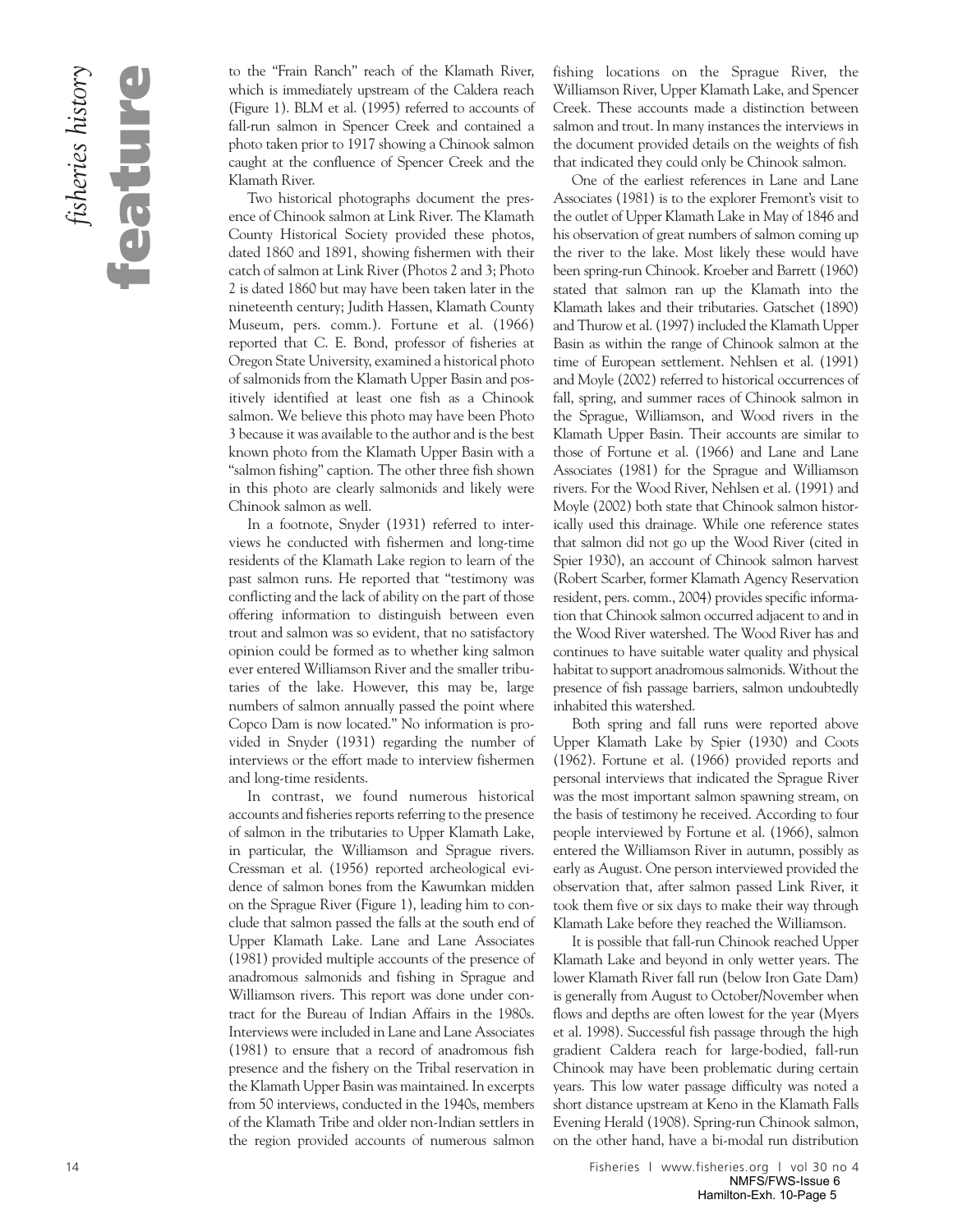that spreads from April to August. The smaller sized, spring-run Chinook (their average weight was 5 kg or 11 lbs. according to Snyder 1931) encountered higher spring flows and would have been able to pass the Caldera reach. However, salmon runs to the Klamath Upper Basin undoubtedly had a fall-run component as evidenced by the size of salmon harvested (up to 27 kg or 60 pounds) and the timing of spawning noted in Lane and Lane Associates (1981).

**Extent of Upstream Distribution**—The extent of upstream distribution we found for Chinook salmon is shown in Figure 1. Chinook salmon utilized habitat in the Sprague River in the vicinity of Bly, Oregon, and further upstream. Fortune et al. (1966) reported that Chinook salmon spawned in the mainstem Sprague River; upstream on the South Fork of the Sprague above Bly to the headwaters; and on the North Fork of the Sprague as well (Figure 1). Lane and Lane Associates (1981) provided several independent testimonies that put the farthest upstream distribution of salmon for the Sprague River in the vicinity of Bly, Oregon. It should be noted that testimonies from Tribal members in Lane and Lane Associates (1981) were oriented toward harvest of adult salmon, which was restricted to within the reservation boundary, also located near Bly. Their report contained little information on the extent of anadromous salmonids in the Sprague River upstream of the reservation boundary. For the Williamson River, both Spier (1930) and Lane and Lane Associates (1981) listed the farthest upstream distribution of salmon as being the falls below the outlet to Klamath Marsh (Figure 1).

We note that accounts of Chinook harvest in general are based upon fisheries that took place in locations convenient for harvest, primarily in mainstem channels, and that the true farthest upstream distribution was probably above the sites where these fisheries took place.

#### *Steelhead*

**Presence**—Information cited here that provides evidence for the presence of steelhead above the current site of Iron Gate Dam includes 11 documents or reports and 1 personal communication. Other personal communications regarding steelhead above Iron Gate Dam are referenced in Lane and Lane Associates (1981). One report stated there was not enough information to conclude that steelhead accessed the Klamath Upper Basin.

BLM et al. (1995) includes a photo captioned "Fishing for steelhead on Spencer Creek…around 1900" from the photo collection of the Anderson Family, descendents of Hiram Spencer, an early settler in the Spencer Creek area. Fortune et al. (1966) cited a brochure from Southern Pacific Railroad, published in 1911, that referred specifically to the harvest of steelhead at the mouth of Shovel Creek (Figure 1).





**Photo 2.** Link River salmon "fishing" around 1860. Site of present Klamath Falls.



April 2005 | www.fisheries.org | Fisheries 15

**Photo 3.** Gentlemen display their catch while salmon fishing on the rapids of Link River, 1891.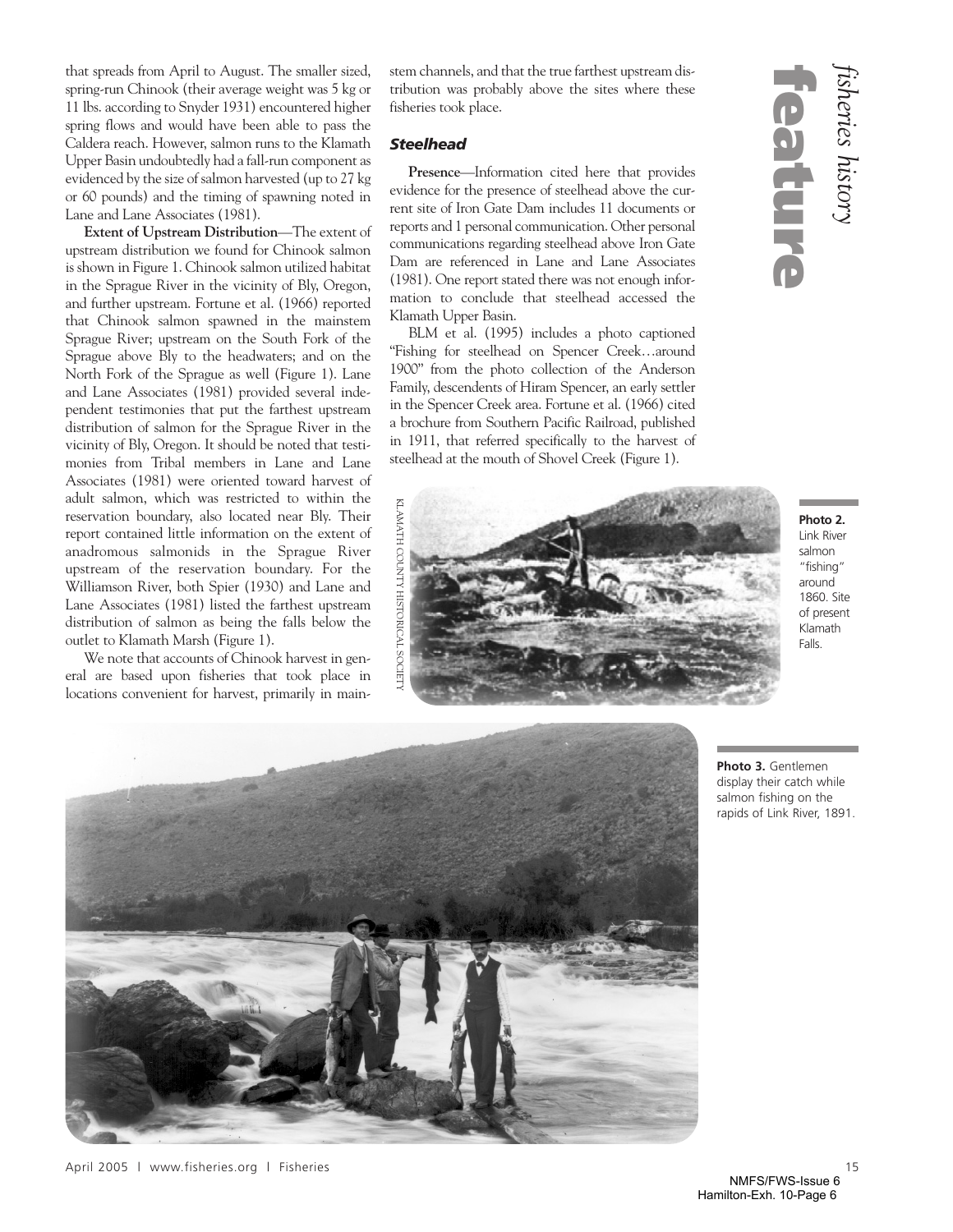# *fisheries history* **feature** fisheries histor **Feature**

**Extent of Upstream Distribution**—The extent of upstream distribution we found for steelhead is shown in Figure 1. California Department of Fish and Game (CDFG) files include records of steelhead spawning in Camp Creek up to 1.6 km (one mile) upstream from the California state line, in at least one Camp Creek tributary approximately 0.8 km (0.5 mile) downstream from the California state line, and in nearby Scotch Creek (Dennis Maria, CDFG, pers. comm.). Wright (1954) and King et al. (1977) also reported that steelhead spawned in Camp Creek prior to the construction of Iron Gate Dam.

Coots (1957, 1962) discussed steelhead in Fall Creek. According to Puckett et al. (1966), steelhead were present as far upstream as Link River, but their presence above Upper Klamath Lake could not be documented. However, Kroeber and Barrett (1960), Nehlsen et al. (1991), Lane and Lane Associates (1981), Thurow et al. (1997), and Moyle (2002) all refer to steelhead accessing the Klamath Upper Basin. Fortune et al. (1966) states that due to the difficulty in differentiating steelhead from large rainbow trout (or redband trout, *Oncorhynchus mykiss irideus*), accurate information on the history of steelhead migrations in the Klamath Upper Basin was impossible to obtain. However, Fortune et al. (1966) also stated that there was enough agreement from interviews conducted to derive some general information. Included in this general information were accounts of steelhead in the Wood, Sprague, and Williamson rivers.

Generally, in watersheds where both Chinook salmon and steelhead are present, the range of steelhead is the same if not greater. The reports above, the overlapping distribution for the two species in most watersheds, and the fact that Chinook salmon were present in the Klamath Upper Basin are substantial evidence that steelhead were also present in tributaries to Upper Klamath Lake.

#### *Coho Salmon*

**Presence**—Information cited here that provides evidence for the presence of coho salmon above the current site of Iron Gate Dam includes five documents or reports and one personal communication. Snyder (1931) stated that "[s]ilver salmon are said to migrate to the headwaters of the Klamath to spawn. Nothing definite was learned about them from this inquiry because most people are unable to distinguish them." At the time, he said there was little interest in coho because Chinook salmon were so much larger and more abundant. Fortune et al. (1966) did not discuss coho salmon. However, Coots (1957, 1962) and the California Department of Water Resources (1964) reported that coho salmon spawned in Fall Creek, which now flows into Iron Gate Reservoir. Prior to construction of Iron Gate Dam, the confluence of Jenny Creek with the main stem Klamath River was well known by fishing guides as one of the best places in the upper river to fish for coho (Table 1 and Figure 1; Kent Bulfinch, Klamath River Basin Task Force representative, pers. comm.).

In 1911, 881 female coho were captured at the Klamathon Racks egg-taking facility about 8 km downstream from the current Iron Gate Dam site (CDFG 2002). Coho salmon are generally tributary spawners, and the only sizable tributary between the Klamathon Racks area and Iron Gate Dam is Bogus Creek. It is unlikely that all these spawning fish would have been destined for Bogus Creek and probable that a significant portion of the return was destined for tributaries above the current site of Iron Gate Dam. NOAA Fisheries estimated that within the Klamath River Basin, the construction of Iron Gate Dam blocked access to approximately 48 km (30 miles) of mainstem habitat, about 8% of the historical coho salmon habitat in the entire Klamath River Basin (NMFS 1997).

**Extent of Upstream Distribution**—The NOAA Fisheries estimate of the loss of approximately 48 km (30 miles) of mainstem coho salmon habitat above Iron Gate Dam would put the species' upper distribution in the vicinity of the J. C. Boyle powerhouse (Table 1 and Figure 1; NMFS 1997). Another report put the historical occurrence of coho salmon in the Klamath River as far upstream as the mouth of Lower Klamath Lake (IMST 2003). However, the report by Moyle (2002) stating that coho salmon once ascended the Klamath River and its tributaries at least as far upstream as Klamath Falls, Oregon, is an error resulting from the author's imprecise use of zoogeographic boundaries (Peter Moyle, University of California Davis, pers. comm.). To the best of his knowledge, there are no records of coho in the Klamath Upper Basin.

Given this information about the distribution of coho salmon in the mainstem Klamath River above, the fact that coho are generally tributary spawners, our knowledge of their rearing and spawning habitat, and the characteristics of various Klamath River tributaries, we conclude that coho salmon would have used Spencer Creek, a medium-sized, low-gradient tributary, with suitable spawning habitat. Side channel and beaver pond areas in Spencer Creek would also have provided rearing habitat for this species. Thus, we reason that the farthest upstream distribution of coho salmon likely extended at least to this vicinity.

#### *Anadromous Pacific Lamprey*

**Presence**—We found two documents, but no personal communications, that provided evidence for the presence of Pacific lamprey above the current site of Iron Gate Dam. Coots (1957) reported that *Lampetra tridentata* entered Fall Creek, which now flows into Iron Gate Reservoir. Literature references to Pacific lamprey in the Klamath Upper Basin prior to the construction of downstream dams (Gilbert 1898; Evermann and Meek 1897) may have applied to a resident, non-anadromous taxon of uncertain systematic status (Stewart Reid, USFWS, pers. comm. 2004).

16 Fisheries | www.fisheries.org | vol 30 no 4 NMFS/FWS-Issue 6 Hamilton-Exh. 10-Page 7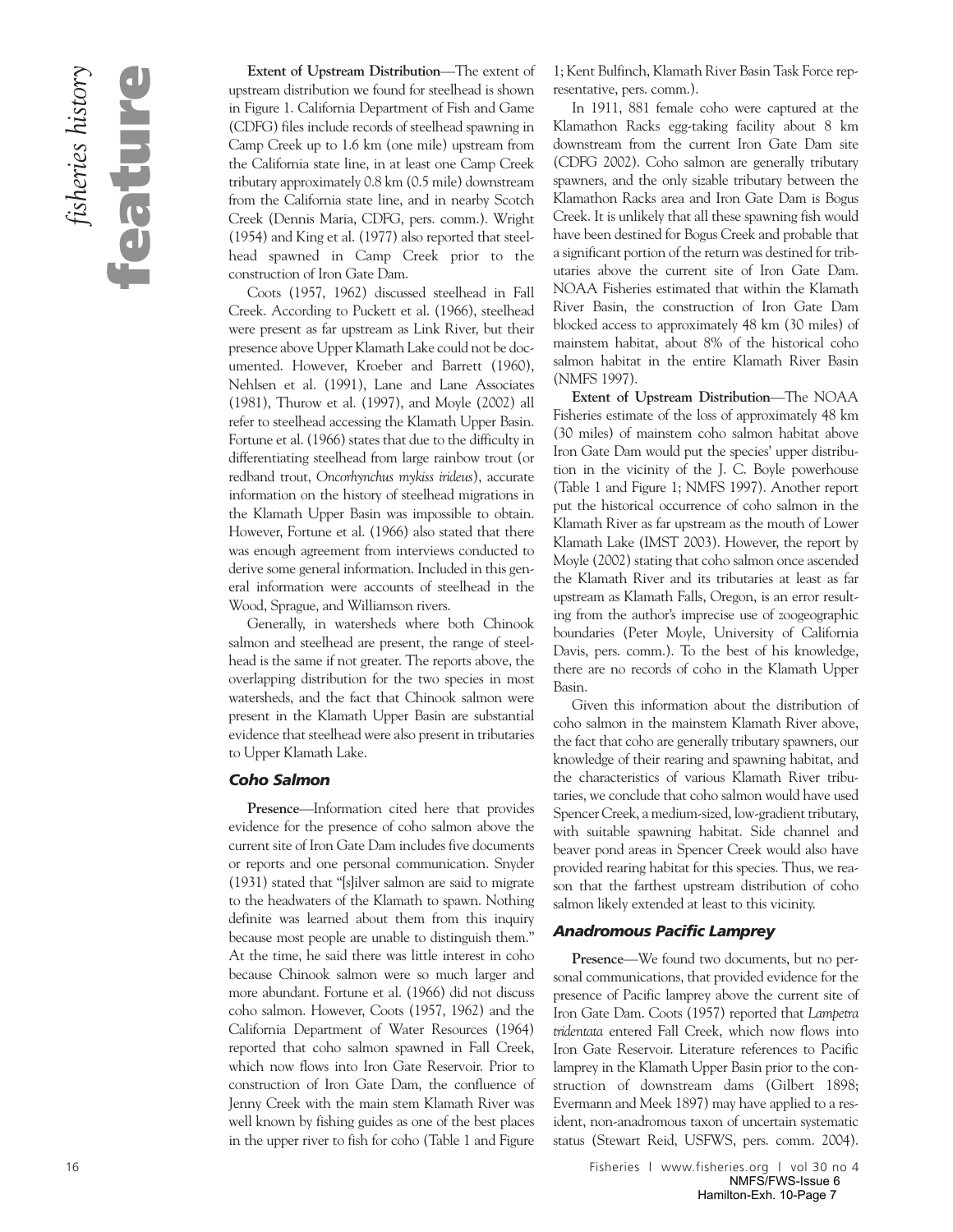Gilbert (1898) reported a "young" specimen that measured 26 cm in length. Lampreys of this size correspond with the larger lamprey taxon still encountered in Upper Klamath Lake, but are considerably smaller than anadromous adults in the Klamath River (Kan 1975; Lorion et al. 2000). The current lamprey taxon in Upper Klamath Lake was recognized as a distinct subspecies of *L. tridentata* by Kan (1975) in his unpublished dissertation, and as "non-anadromous" *L. tridentata* in Lorion et al. (2000) due to the lack of a formal systematic revision of the Klamath lampreys. Mitochondrial DNA analysis has shown no evidence of contemporary anadromous Pacific lamprey populations in the Klamath Upper Basin or Spencer Creek (Lorion et al. 2000; Margaret Docker, Great Lakes Institute for Environmental Research, pers. comm. 2004).

This taxonomic confusion would have made it difficult to distinguish anadromous Pacific lamprey from resident taxa. However, anadromous Pacific lamprey currently occur throughout the mainstem and principal tributaries of the lower Klamath River and fish fauna are generally considered to be similar throughout the mainstem Klamath River upstream to Spencer Creek. Historically, there were no physical barriers that would have prevented anadromous lampreys from migrating above Iron Gate Dam (Stewart Reid, USFWS, pers. comm.).

**Extent of Upstream Distribution**—Kroeber and Barrett (1960) reported that Pacific lamprey ascended to the Klamath Lakes, based on the accounts of Native Americans (Table 1, Figure 1). While the difficulty in distinguishing anadromous Pacific lamprey from Klamath Upper Basin resident lamprey taxa brings this account into question, we note that the historical distribution of Pacific lamprey in the Columbia and Snake rivers was coincident wherever salmon occurred (Simpson and Wallace 1978). Wydoski and Whitney (2003) stated that Pacific lampreys occur long distances inland in the Columbia and Yakima river systems. Pacific lamprey still migrate well upstream to at least the Snake River (Christopher Claire, Idaho Department of Fish and Game, pers. comm.) and Idaho's Clearwater River drainage (Cochnauer and Claire 2002). Current limits to the distribution of Pacific lampreys in the Columbia River system are at Chief Joseph Dam on the mainstem Columbia and Hells Canyon Dam on the Snake River (Close et al. 1995). Both of these dams are well over 800 km (500 miles) upstream from the ocean and Pacific lamprey distribution may have extended further upstream prior to the construction of these dams, which have no fish passage facilities. On the Willamette River, Pacific lamprey were historically able to pass upstream at Willamette Falls with winter steelhead and Chinook salmon (USDI 2003).

The extent of Pacific lamprey migrations in other coastal rivers, their general congruence with anadromous salmonid distributions, the historical absence of lamprey passage barriers in the mainstem Klamath River, and the homogeneity of the lower Klamath River fish fauna throughout the mainstem Klamath upstream to Spencer Creek suggest that, historically, anadromous Pacific lamprey would likely have migrated up the Klamath River past where Iron Gate Dam now exists and that their upstream distribution extended to at least Spencer Creek.

#### *Other Anadromous Species*

**Sockeye Salmon**— There is some evidence that a run of sockeye salmon may have occurred in the Klamath River above the current location of Iron Gate Dam. The southernmost distribution of sockeye (*Oncorhynchus nerka*) in North America is recorded as the Klamath River (Jordan and Evermann 1896; Scott and Crossman 1973). Cobb (1930) reported that 20 sockeye were taken in the Klamath River in the autumn of 1915. Sockeye salmon require a lake for rearing. The only potential lake rearing habitat in the Klamath River system accessible to anadromous fish would have been Upper Klamath Lake, Lower Klamath Lake, or Buck Lake (in the upper reaches of Spencer Creek before being drained, Figure 1). Lower Klamath Lake was probably too shallow to provide suitable rearing habitat for sockeye salmon, but some authors (Fry 1973; Behnke 1987) believe that a small run of sockeye may have occurred to Upper Klamath Lake, until eliminated by dams. However, Snyder (1931) reported that no evidence substantiated the statement of Jordan and Evermann (1896) that sockeye salmon occur in the Klamath River, and Moyle (2002) stated that individual anadromous sockeye found in streams south of the Columbia system are probably non-spawning strays or kokanee (the landlocked form of sockeye) that went out to sea. At any rate, if anadromous sockeye were present historically, they have been extirpated.

It is notable that kokanee salmon currently are observed in Upper Klamath Lake (Logan and Markle 1993), especially in springs on the west side of the lake (Bill Tinniswood, ODFW, pers. comm.). These are believed to be fish that have drifted downstream from the Four Mile Lake population, introduced in the 1950s or before (Bill Tinniswood, ODFW, pers. comm.; Roger Smith, ODFW, pers. comm.).

**Green Sturgeon**—To the best of our knowledge there is no evidence for the distribution of native sturgeon above the current location of Iron Gate Dam. Chuck Tracy (ODFW, pers. comm.) stated that the upstream limit of distribution appears to be Ishi-Pishi Falls (near the confluence of the Klamath River and the Salmon River) on the Klamath River. Moyle (2002) mentioned a green sturgeon spawning site in the Klamath River approximately 208 km (129 miles) below Iron Gate Dam. Sturgeon are known to spawn in the Salmon River, a tributary to the lower Klamath River, which flows into the Klamath River about 201 km (124 miles) below Iron Gate Dam. Kroeber and Barrett (1960) put the upstream-most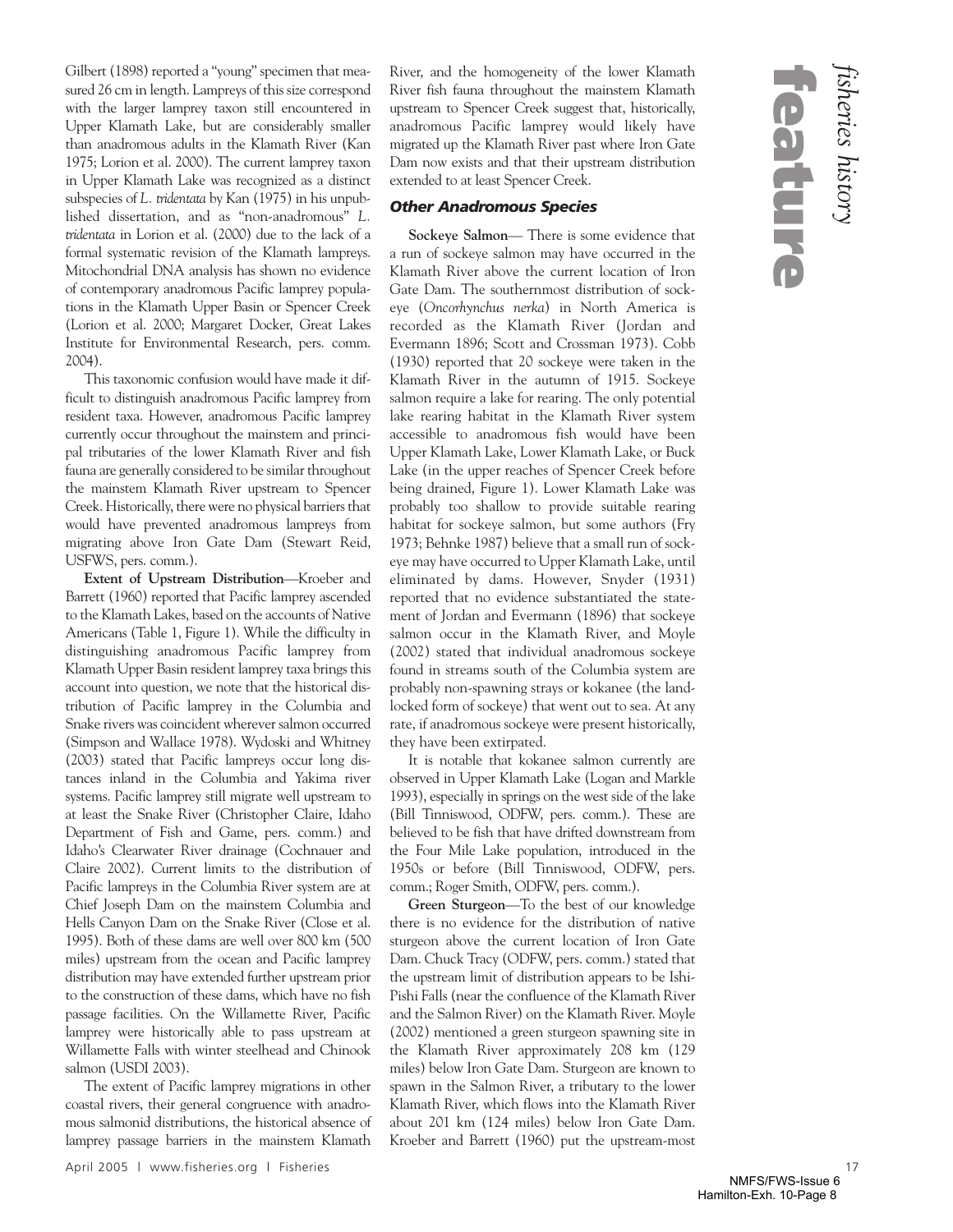# *fisheries history*  **feature** fisheries histor **Minples**

distribution of sturgeon in the same vicinity. While some green sturgeon may presently migrate beyond the confluence of the Salmon and Klamath rivers, they are the exception rather than the rule (Tom Shaw, USFWS, pers. comm.).

Gilbert (1898) reported that green sturgeon were not observed in Upper Klamath Lake. The current small population of sturgeon in Upper Klamath Lake is derived from white sturgeon (*Acipenser transmontanus*) introduced in 1956 (ODFW 1997).

**Eulachon**—To the best of our knowledge there is no evidence of the distribution of eulachon above the current location of Iron Gate Dam. Eulachon are usually restricted to spawning in lower river reaches (Scott and Crossman 1973). Accounts of Yurok Tribal elders indicate that eulachon utilized the lower Klamath River for spawning at least as far upstream as 40 km (river mile 25; Larson and Belchik 1998). Historically abundant, they may now be extirpated in the Klamath River (Larson and Belchik 1998).

**Cutthroat Trout**—Typically, coastal cutthroat do not occur more than about 160 km (100 miles) from the coast (Behnke 1992). There are no accounts of cutthroat in the Klamath Upper Basin. Considering the multiple life history strategies cutthroat exhibit, had they been present above Iron Gate Dam historically, there would likely be resident populations in the upper basin or other tributaries above the dam.

**Chum Salmon**—To the best of our knowledge there is no evidence for the distribution of chum salmon, above the current location of Iron Gate Dam. The distribution of chum salmon is generally limited to lower river reaches (Scott and Crossman 1973). Small runs of this species still maintain themselves in the lower Klamath River (Moyle 2002).

In some historical accounts there are references to dog salmon in the Upper Klamath River Basin. Dog salmon is a common reference used for chum salmon in the Pacific Northwest and Alaska. However, the common name dog salmon was also applied to Chinook salmon in the Klamath River in early accounts (Snyder 1931; Lane and Lane Associates 1981). Hence, there may have been confusion as to



the upstream distribution of chum salmon in the Klamath River.

**Pink Salmon**—To the best of our knowledge there is no evidence for the distribution of pink salmon (*Onchorynchus gorbuscha*) above the current location of Iron Gate Dam. The distribution of pink salmon is generally limited to lower river reaches (Scott and Crossman 1973). Small numbers of pink salmon have been reported in the lower Klamath River (Moyle 2002).

#### **Conclusions**

We found numerous sources of information regarding the occurrence of Chinook salmon, steelhead, coho salmon, and Pacific lamprey above the current location of Iron Gate Dam on the Klamath River. We are not aware of any credible reports that these species did not migrate beyond this point. For Chinook salmon and steelhead, we found one report for each species stating there was not enough information to say definitively they migrated into the Klamath Upper Basin. In contrast, we found several lines of evidence that clearly showed that Chinook salmon historically migrated to the Klamath Upper Basin. A determination of the upstream extent of distribution for steelhead, coho salmon, and Pacific lamprey was more difficult. However, available documentation indicates that steelhead accessed habitat in the tributaries of Upper Klamath Lake as well. Pacific lamprey probably accessed habitat upstream at least to Spencer Creek and possibly beyond, as did coho salmon. There is limited evidence that a small run of sockeye salmon may have accessed habitat in Upper Klamath Lake or Buck Lake. Green sturgeon distribution extended upstream to the vicinity of the Salmon River in the mid-Klamath River portion of the watershed. Chum salmon, pink salmon, eulachon, and cutthroat trout were limited to the lower Klamath River, well below the current location of Iron Gate Dam. This documentation resolves a great deal of the uncertainty regarding which species were present above Iron Gate Dam and the extent of their upstream distribution, both key to realizing fisheries restoration opportunities.

#### **Acknowledgements**

Many thanks to the following who provided constructive comments, review, and/or contributions—Willliam Bettenberg, Misty Bradford, Greg Bryant, Mark Buettner, Tim Canaday, Emily Castro, Phil Detrich, David Diamond, Kurt Dreflak, Larry Dunsmoor, Steve Edmondson, Sharon Ellis, John Engbring, Charleen Gavette, Judith Hassen, Akimi King, the Klamath County Historical Society, the Klamath County Museum, Ron Larson, Willa Nehlsen, Jenny Peterson, Mark Pisano, Jim Whelan, Jack Williams, and four anonymous reviewers.

18 Fisheries | www.fisheries.org | vol 30 no 4 NMFS/FWS-Issue 6 Hamilton-Exh. 10-Page 9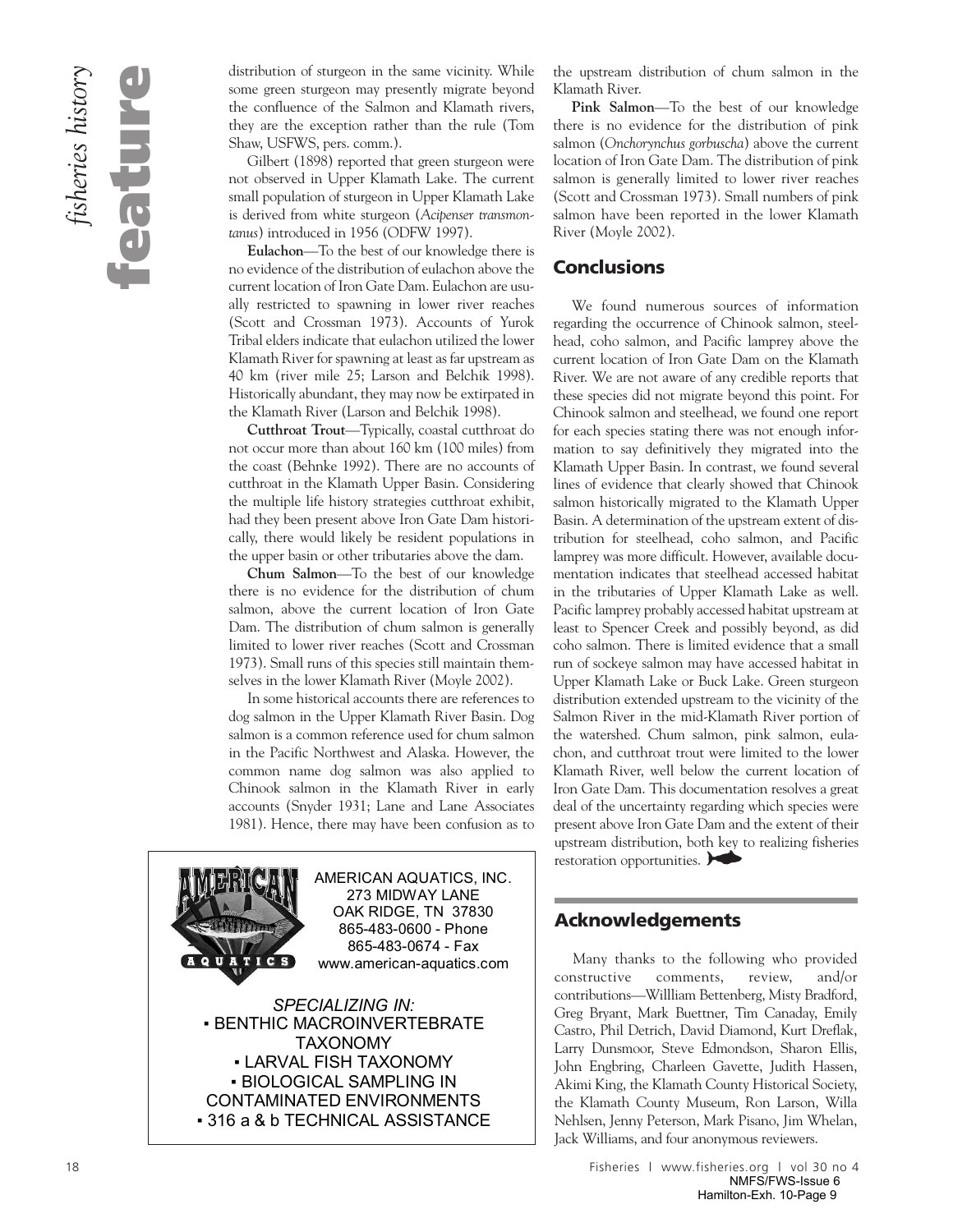#### **References**

- **Behnke, R. J.** 1987. About trout: sockeye salmon. Trout Autumn: 41-46.
- **\_\_\_\_\_. 1992. Native trout of north America. American Fisheries Socsiesty. Bethesda, MD.**
- **BLM (Bureau of Land Management), USDA Forest Service, Environmental Protection Agency,** and **U.S. Fish and Wildlife Service.** 1995. Spencer Creek pilot watershed analysis. U.S. Bureau of Land Management, Klamath Falls Field Office, Klamath Falls, OR.
- **CDFG (California Department of Fish and Game).** 2002. Status review of California coho salmon north of San Francisco—Report to the California Fish and Game Commission. California Department of Fish and Game, the Resources Agency, Sacramento.
- **California Department of Water Resources.** 1964. Klamath River Basin investigations. California Department of Water Resources, Division of Resources Planning, Bulletin 83.
- **Chapman, D. W.** 1981. Pristine production of anadromous salmonids—Klamath River. U.S. Department of the Interior, Bureau of Indian Affairs, Portland, OR.
- **Close, D. A., M. S. Fitzpatrick, H. Li, B. Parker, D. Hatch,** and **G. James.** 1995. Status report of the Pacific lamprey (*Lampetra tridentata*) in the Columbia River Basin. U.S. Department of Energy, Bonneville Power Administration Environment, Fish and Wildlife, Portland, OR.
- **Cobb, J. N.** 1930. Pacific salmon fisheries. U.S. Department of Commerce, Bureau of Fisheries, Washington, D. C.
- **Cochnauer, T., and C. Claire.** 2002. Evaluate status of Pacific lamprey in the Clearwater River Drainage, Idaho. U.S. Department of Energy, Bonneville Power Administration Environmental Fish and Wildlife, Portland, OR.
- **Coots, M.** 1957. The spawning efficiency of king salmon (*Oncorhynchus tshawytscha*) in Fall Creek, Siskiyou County. 1954-55 Investigations

Inland Fisheries, California Department of Fish and Game, Inland Fisheries Branch, Administrative Report 57-1. Redding.

- \_\_\_\_\_. 1962. Klamath River 1957 and 1958 king salmon counts, Klamathon Racks, Siskiyou County. California Department of Fish and Game, Region 1 Inland Fisheries, Administrative Report 62-1.
- \_\_\_\_\_. 1965. Letter to Jack Hanel, Pacific Power and Light Company, dated 1 July 1965, from California Department of Fish and Game, Redding.
- **Cressman, L. S., W. G. Haag,** and **W. S. Laughlin.** 1956. Klamath prehistory: the prehistory of the culture of the Klamath Lake area, Oregon. Transactions of the American Philosophical Society 46(4): 375-513.
- **Evermann, B. W.,** and **S. E. Meek.** 1897. A report upon salmon investigations in the Columbia River basin and elsewhere on the Pacific coast in 1896. Bulletin of the United States Fish Commission, Vol. XVII.
- **FERC (Federal Energy Regulatory Commission).** 1990. Final environmental impact statement—main text—Salt Caves Hydroelectric Project (FERC 10199-000). Federal Energy Regulatory Commission, Washington, D. C.
- **Fortune, J. D., A. R. Gerlach,** and **C. J. Hanel.** 1966. A study to determine the feasibility of establishing salmon and steelhead in the Upper Klamath Basin, Oregon State Game Commission and Pacific Power and Light Company, Portland, OR (on file at U.S. Fish and Wildlife Service, Yreka Field Office).
- **Fry, D. H.** 1973. Anadromous fishes of California. State of California, the Resources Agency—Department of Fish and Game, Sacramento, CA.
- **Gatschet, A. S.** 1890. The Klamath Indians of southwestern Oregon: ethnographic sketch of the people. U.S. Geographical and Geological Survey of the Rocky Mountain Region, Department of the Interior. U.S. Government Printing Office, Washington, D.C.
- **Gilbert, C. H.** 1898. The fishes of the Klamath Basin. Bulletin of the United States Fish Commission 17.

## flexible

### powerful

- Powerful digital split-beam/single-beam hydroacoustic system.
- Reasonably priced.
- User-friendly MS Windows95 interface
- Up to 5 frequencies from 38 kHz to 2 MHz.
- Up to 16 transducers (either slow or fast multiplexing).
- Optional FM Slide/Chirp for up to 15dB increase in signal-to-noise ratio. ٠
- Digital Echo Sounder, Echo Processor, Chart Recorder, Data Tape Interface, and Multiplexer in a single enclosure.
- ٠ Real-time simultaneous echo integration, target strength, target tracking, echo counting, and target velocity.
- Remote operation over modem.

### expandable



İ

--------

**THE REAL PROPERTY AND REAL PROPERTY**  Hydroacoustic Technology, Inc. 715 NE Northlake Way Seattle, WA 98105 (206) 633-3383 FAX (206) 633-5912 e-mail: support@htlsonar.com HTI Web Site: www.htisonar.com

NMFS/FWS-Issue 6 Hamilton-Exh. 10-Page 10